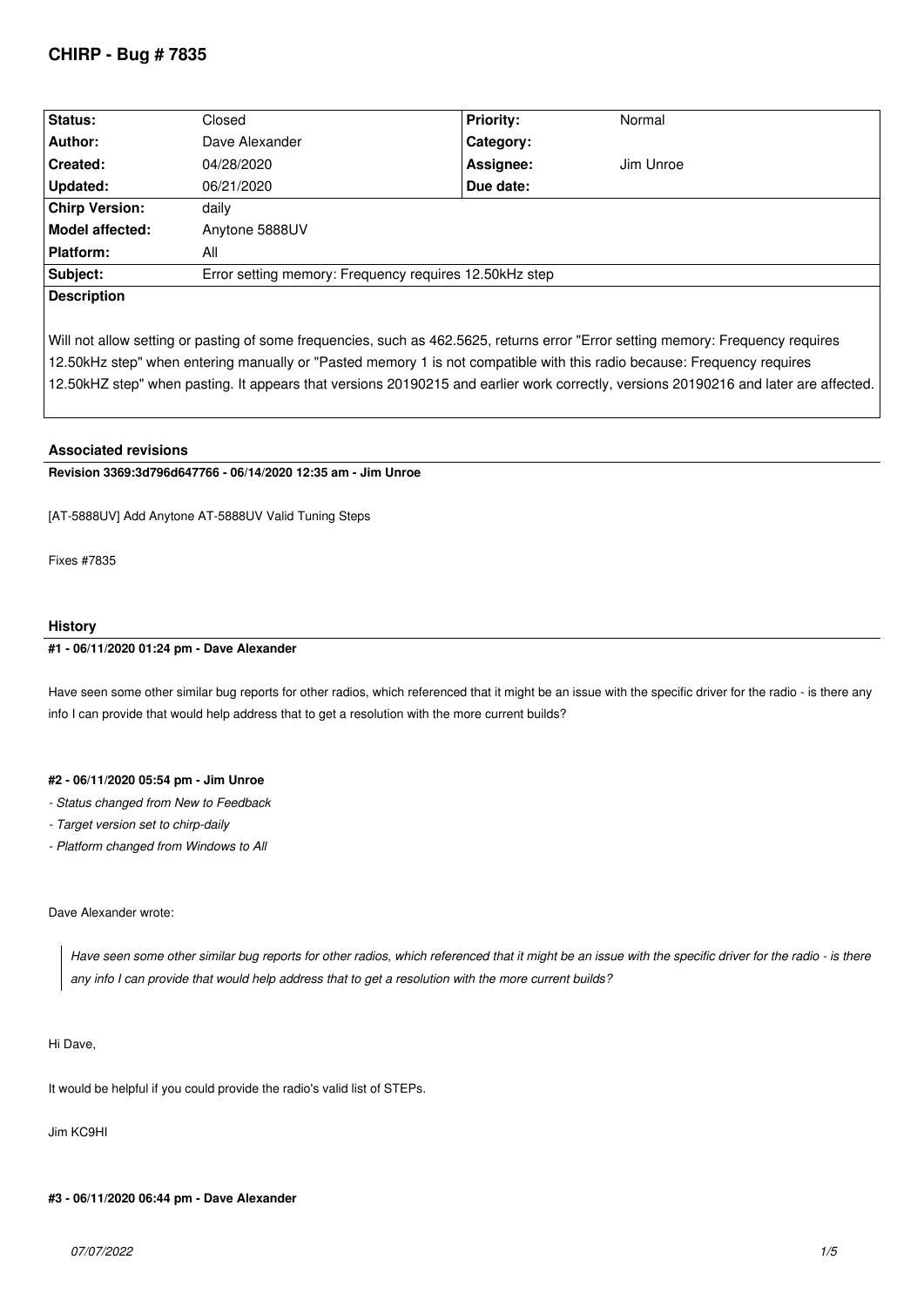*According to the manual, supported steps are 2.5K, 5K, 6.25K, 10K, 12.5K, 15K, 20K, 25K, 30K, 50K.*

*Thank you for the response!*

*Respectfully,*

*Dave W5WLF*

#### **#4 - 06/12/2020 11:30 am - Jim Unroe**

*- Status changed from Feedback to In Progress*

*- Assignee set to Jim Unroe*

#### *Dave Alexander wrote:*

*According to the manual, supported steps are 2.5K, 5K, 6.25K, 10K, 12.5K, 15K, 20K, 25K, 30K, 50K.*

*Thank you for the response!*

*Respectfully,*

*Dave W5WLF*

## *Dave,*

*Thanks for the followup. I'll see what I can do. ;-)*

*Jim KC9HI*

## **#5 - 06/12/2020 11:54 am - Jim Unroe**

*Dave,*

*Would you supply a CHIRP Radio Images (\*.img) file from your radio that I can use for testing? The repository doesn't have one.*

*Thanks,*

*Jim KC9HI*

# **#6 - 06/12/2020 12:05 pm - Dave Alexander**

*- File AnyTone\_5888UV\_reset.img added*

*Image file is attached.*

## **#7 - 06/12/2020 01:08 pm - Jim Unroe**

*Dave Alexander wrote:*

 $\overline{1}$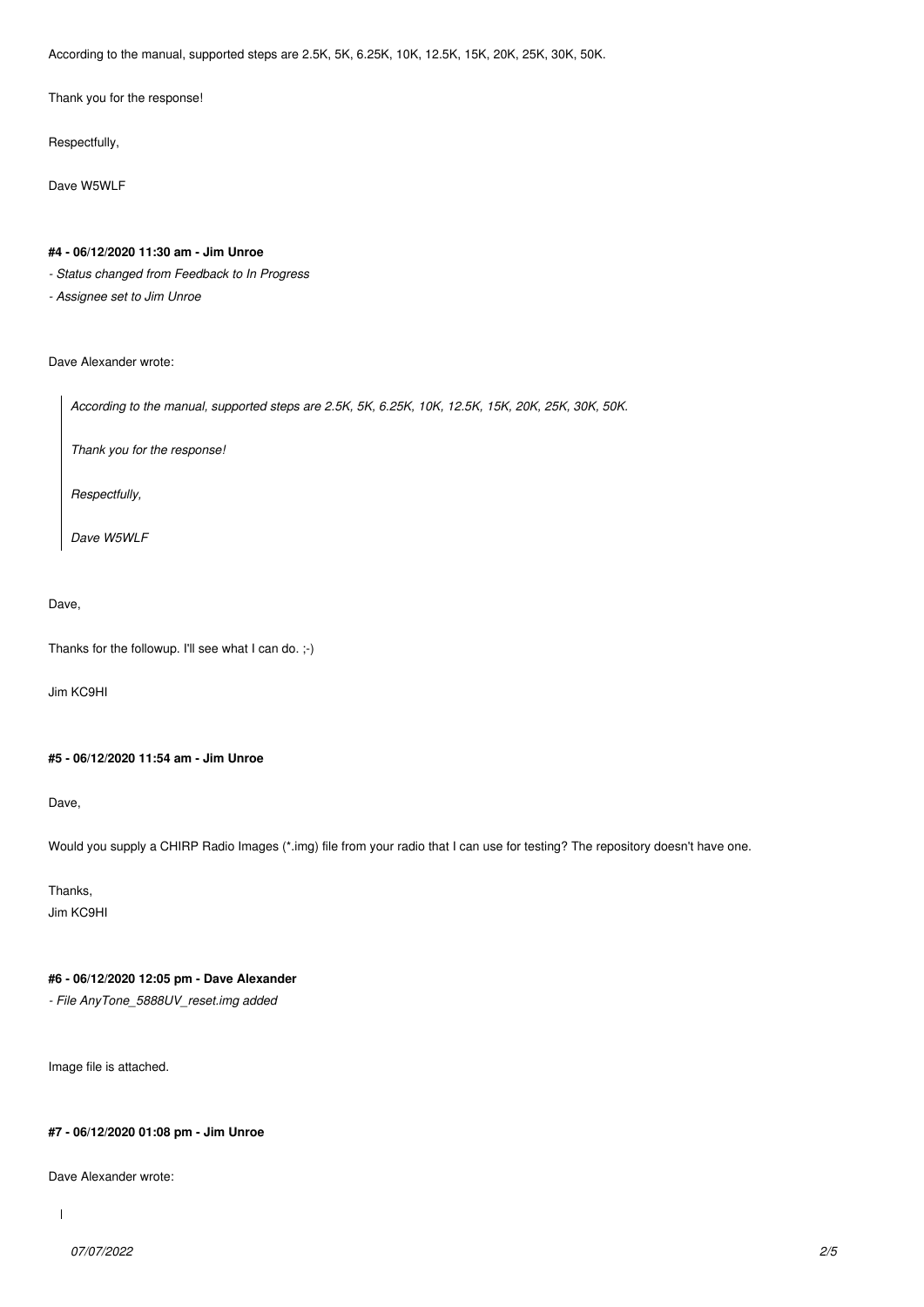*Got it. Thanks. This driver has the same issue as the anytone\_ht and anytone778uv driver. I'm going to consult with the developer, explain the issue to him and see if he can help me come up with a solution.*

*Jim KC9HI*

#### **#8 - 06/13/2020 05:58 pm - Jim Unroe**

*- File anytone\_steps.py added*

*Dave,*

*I think I have it figured out. I need you to test it to be sure it works before I submit it. I have attached a modified driver module. I will provide instructions below for how you use it.*

*1 download the custom "anytone\_steps.py" driver module to a convenient location*

- *2 launch CHIRP*
- *3 click Help in the CHIRP menu bar*
- *4 enable "Enable Developer Functions" in the drop down list*
- *5 click File in the CHIRP menu bar*
- *6 click Load Module in the drop down list*
- *7 locate and load the custom driver module saved in step 1*

*That's it. CHIRP will now have a red bar at the top and bottom of the window to let you know an external driver module has been loaded. Now you can try to load, edit and save frequencies that require a 6.25 KHz step.*

*Note: This custom driver module does not make any permanent changes your CHIRP installation. Once you close CHIRP, the next time you load CHIRP you will have to load the custom driver module again.*

*Let me know how it works for you.*

*Jim KC9HI*

## **#9 - 06/13/2020 07:14 pm - Dave Alexander**

*Installed version CHIRP daily-20200603, loaded module as instructed. Opened image file containing "problematic" frequency without issue. Tried to copy and paste memory (frequency 462.5625, same as original report) - receive same error - "Pasted memory 1 is not compatible with this radio because: Frequency requires 12.50kHz step". Trying to edit (double-click inside frequency field for same memory) returns "Error setting memory: Frequency requires 12.50kHz step".*

## **#10 - 06/13/2020 07:34 pm - Jim Unroe**

*Dave,*

*You've got to be doing something wrong. I loaded the driver, then loaded your reset image, then loaded the EU LPD and PMR Channels stock config file and finally copy-and-pasted channels 81 through 88 with no problems.*

*You did left-click on the "anytone\_steps.py" link and clicked the "download" link on the next page that loads. If you right-click the "anytone\_steps.py"*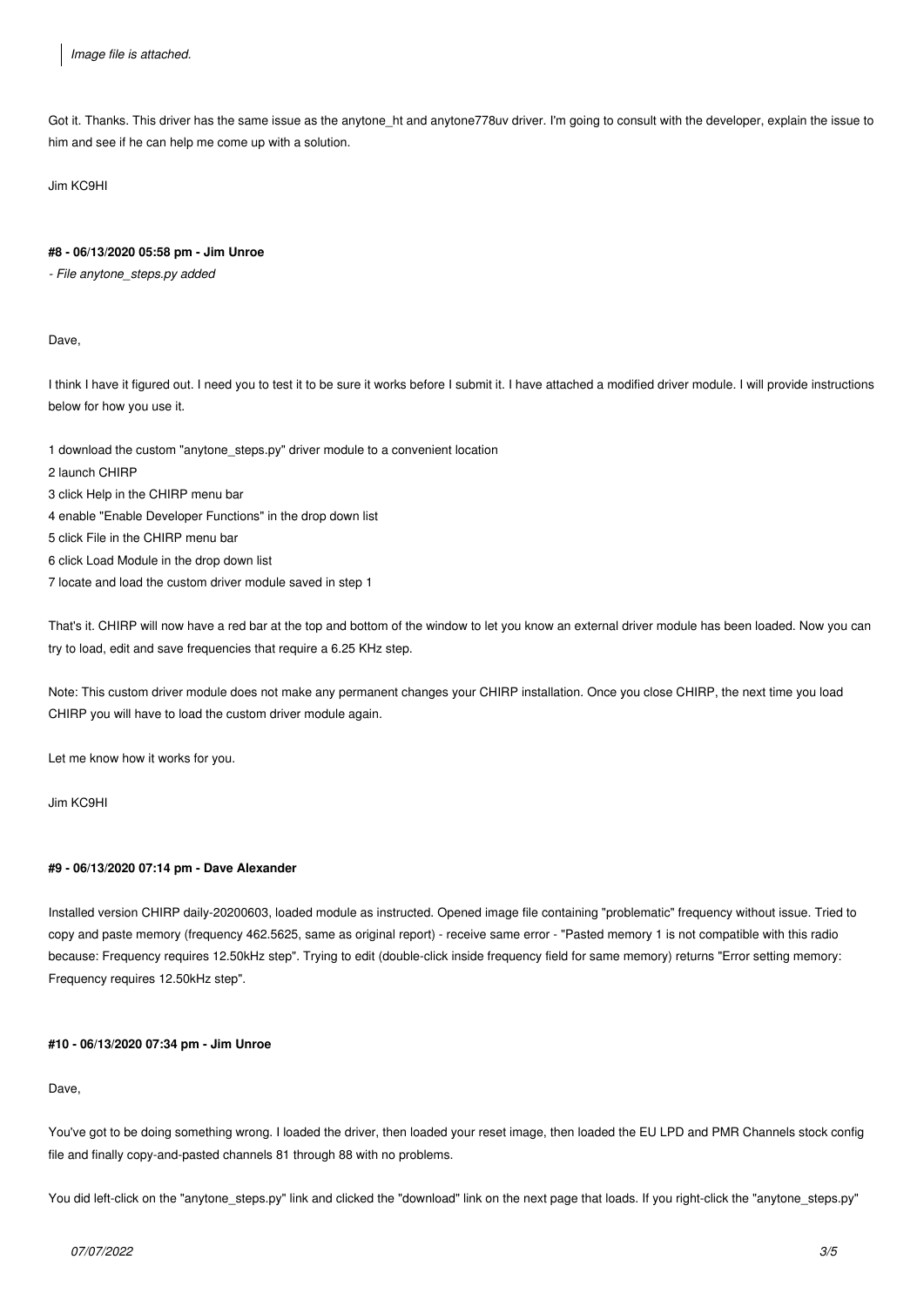*link and choose "Save link as...", you are saving the web page that would have loaded when you click the link.*

#### *Jim KC9HI*

#### **#11 - 06/13/2020 07:59 pm - Dave Alexander**

*Ok, weird. Think I figured out the disconnect. If I open CHIRP, load the module before doing anything else, then open the image, I am able to copy/paste/edit the problematic frequencies without error. I believe I'd already loaded an image file before loading the module in my prior attempt.*

#### **#12 - 06/13/2020 08:29 pm - Jim Unroe**

*Dave Alexander wrote:*

*Ok, weird. Think I figured out the disconnect. If I open CHIRP, load the module before doing anything else, then open the image, I am able to copy/paste/edit the problematic frequencies without error. I believe I'd already loaded an image file before loading the module in my prior attempt.*

## *That will do it. LOL*

*Do some testing. Program some channels with CHIRP. Upload to radio and make sure the look/work OK. Download back to CHIRP and make sure they are still OK. If I get a good report back from you, I will submit the patch tomorrow.*

*Jim KC9HI*

#### **#13 - 06/14/2020 06:51 am - Dave Alexander**

*Do some testing. Program some channels with CHIRP. Upload to radio and make sure the look/work OK. Download back to CHIRP and make sure they are still OK. If I get a good report back from you, I will submit the patch tomorrow.*

*Looks good to me. Download, upload, edit, copy/paste, etc all work fine using latest daily build plus the module. Thanks for the assist!*

## **#14 - 06/14/2020 07:22 am - Jim Unroe**

*- Status changed from In Progress to Resolved*

*- % Done changed from 0 to 100*

#### *Dave,*

*Thanks for your testing. The patch has been submitted. Once approved, support will be in following CHIRP daily build.*

*Jim KC9HI*

## **#15 - 06/21/2020 11:38 am - Anonymous**

*- Status changed from Resolved to Closed*

*Applied in changeset commit:3d796d647766.*